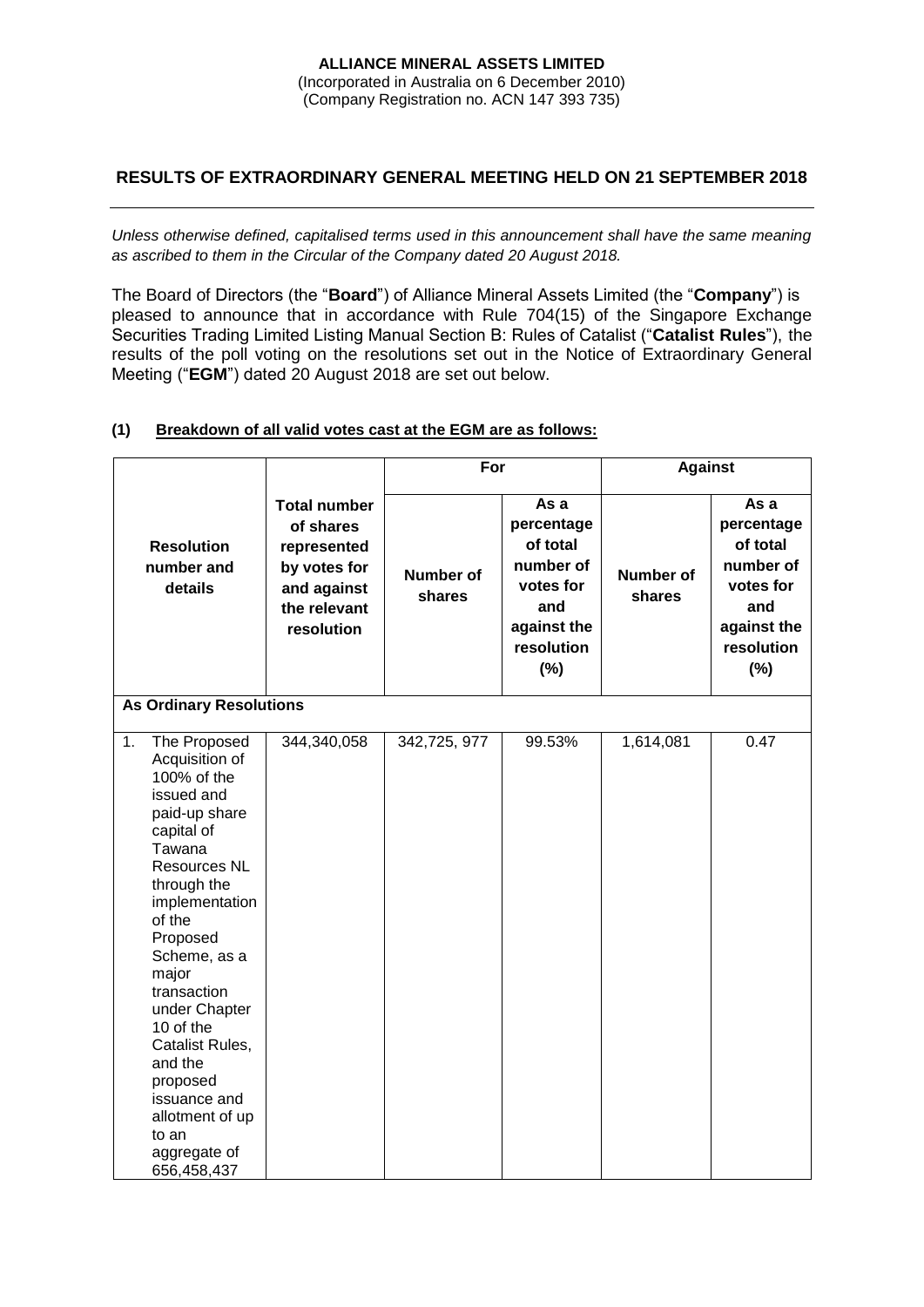# **ALLIANCE MINERAL ASSETS LIMITED**

(Incorporated in Australia on 6 December 2010) (Company Registration no. ACN 147 393 735)

|                              |                                                                                                                                                                                                              |                                                                                                              | For                 |                                                                                                     | <b>Against</b>             |                                                                                                     |
|------------------------------|--------------------------------------------------------------------------------------------------------------------------------------------------------------------------------------------------------------|--------------------------------------------------------------------------------------------------------------|---------------------|-----------------------------------------------------------------------------------------------------|----------------------------|-----------------------------------------------------------------------------------------------------|
|                              | <b>Resolution</b><br>number and<br>details                                                                                                                                                                   | <b>Total number</b><br>of shares<br>represented<br>by votes for<br>and against<br>the relevant<br>resolution | Number of<br>shares | As a<br>percentage<br>of total<br>number of<br>votes for<br>and<br>against the<br>resolution<br>(%) | <b>Number of</b><br>shares | As a<br>percentage<br>of total<br>number of<br>votes for<br>and<br>against the<br>resolution<br>(%) |
|                              | new Alliance<br>Shares in<br>connection<br>with the<br>Proposed<br>Scheme                                                                                                                                    |                                                                                                              |                     |                                                                                                     |                            |                                                                                                     |
| 2.                           | The Proposed<br>Increase to<br>Non-Executive<br><b>Director Fees</b><br>to a Maximum<br>of A\$800,000<br>for each<br>financial year<br>in connection<br>with the<br>Expanded<br>Merged Group<br><b>Board</b> | 339,025,926                                                                                                  | 314,611,971         | 92.80                                                                                               | 24,413,955                 | 7.20                                                                                                |
| <b>As Special Resolution</b> |                                                                                                                                                                                                              |                                                                                                              |                     |                                                                                                     |                            |                                                                                                     |
| 1.                           | The Proposed<br>Amendments<br>to the<br>Constitution in<br>connection<br>with the<br><b>Proposed Dual</b><br>Listing                                                                                         | 344,320,058                                                                                                  | 342,295,877         | 99.41                                                                                               | 2,024,181                  | 0.59                                                                                                |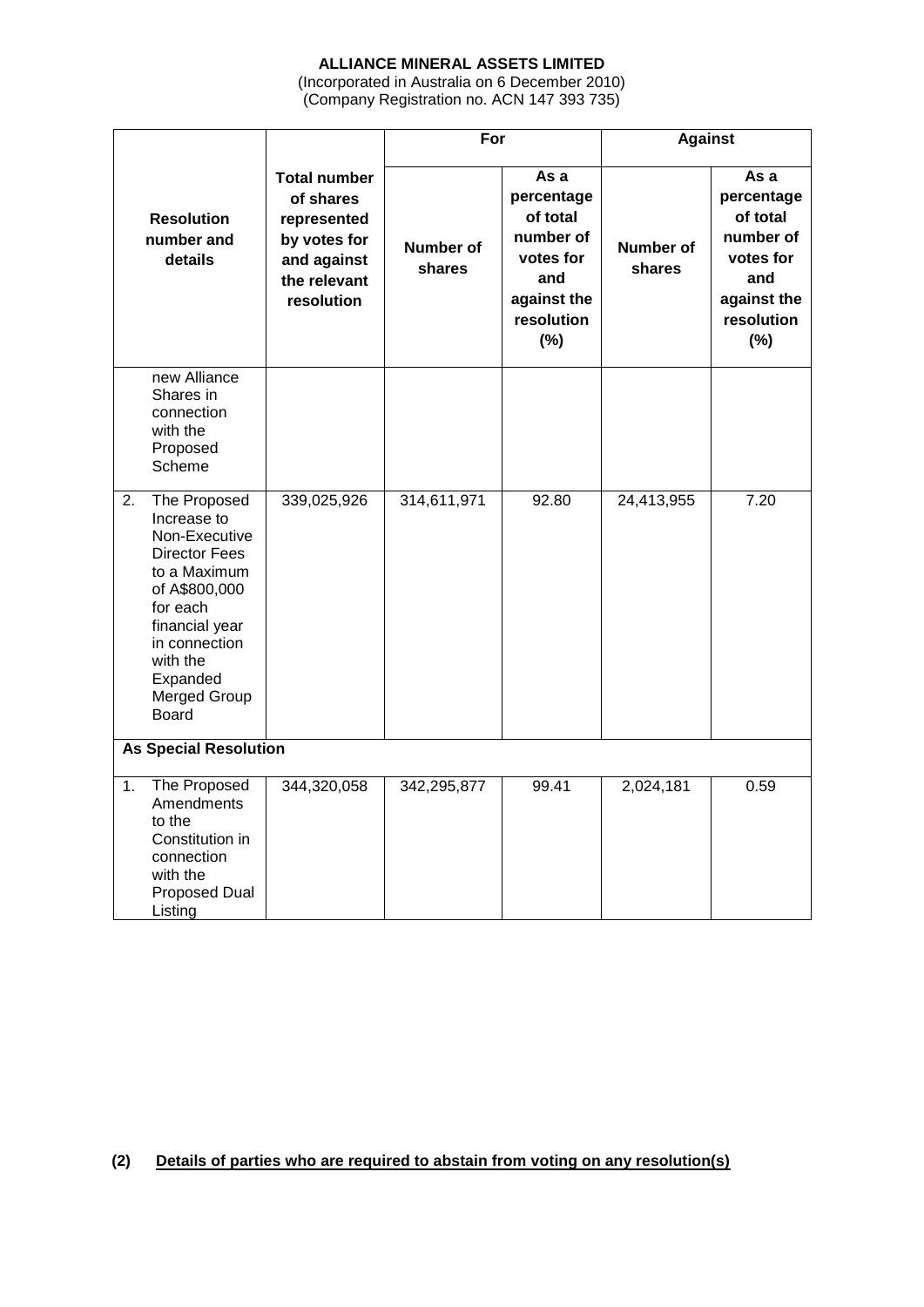# **ALLIANCE MINERAL ASSETS LIMITED**

(Incorporated in Australia on 6 December 2010) (Company Registration no. ACN 147 393 735)

| <b>Resolution</b><br>number<br>and<br>details                                                                                                                                                                                                                                                                                                                                                                                                           | Name of party required<br>to abstain from voting                                                                         | Number of shares held |               |  |
|---------------------------------------------------------------------------------------------------------------------------------------------------------------------------------------------------------------------------------------------------------------------------------------------------------------------------------------------------------------------------------------------------------------------------------------------------------|--------------------------------------------------------------------------------------------------------------------------|-----------------------|---------------|--|
|                                                                                                                                                                                                                                                                                                                                                                                                                                                         |                                                                                                                          | <b>Direct</b>         | <b>Deemed</b> |  |
| <b>Ordinary Resolution 1:</b><br>The Proposed Acquisition of<br>100% of the issued and paid-<br>up share capital of Tawana<br>Resources NL through the<br>of<br>implementation<br>the<br>Proposed Scheme, as a major<br>transaction under Chapter 10<br>of the Catalist Rules, and the<br>proposed<br>issuance<br>and<br>allotment<br>of<br>up<br>to<br>an<br>aggregate of 656,458,437 new<br>Alliance Shares in connection<br>with the Proposed Scheme | <b>NIL</b>                                                                                                               | N/A                   | N/A           |  |
| <b>Ordinary Resolution 2:</b><br>The Proposed Increase to<br>Non-Executive Director Fees<br>to a Maximum of A\$800,000<br>for each financial year in<br>connection with the Expanded<br>Merged Group Board                                                                                                                                                                                                                                              | <b>Pauline Therese Gately</b><br><b>Executive Chairperson</b><br>Ong Kian Guan<br>Independent,<br>Non-Executive Director | 326,081<br>250,000    | N/A<br>N/A    |  |
|                                                                                                                                                                                                                                                                                                                                                                                                                                                         | Mahtani Bhagwandas<br>Independent,<br>Non-Executive Director                                                             | 250,000               | N/A           |  |
|                                                                                                                                                                                                                                                                                                                                                                                                                                                         | <b>Shaun Menezes</b><br><b>Finance Director</b>                                                                          | 1,125,000             | N/A           |  |
| <b>Special Resolution 1:</b><br>The Proposed Amendments to<br>the Constitution in connection<br>with the Proposed Dual Listing                                                                                                                                                                                                                                                                                                                          | <b>NIL</b>                                                                                                               | N/A                   | N/A           |  |

#### N/A – Not applicable

#### **Notes:**

*Shareholders of the Company who are also the Company's Directors, holding an aggregate of 1,951,081 shares of the Company have abstained from voting on Ordinary Resolution 2 pursuant to Section 250BD of the Corporation Act.*

### **(3) Name of firm and/or person appointed as scrutineer**

Drew Corp Services Pte Ltd was appointed as scrutineer of the EGM.